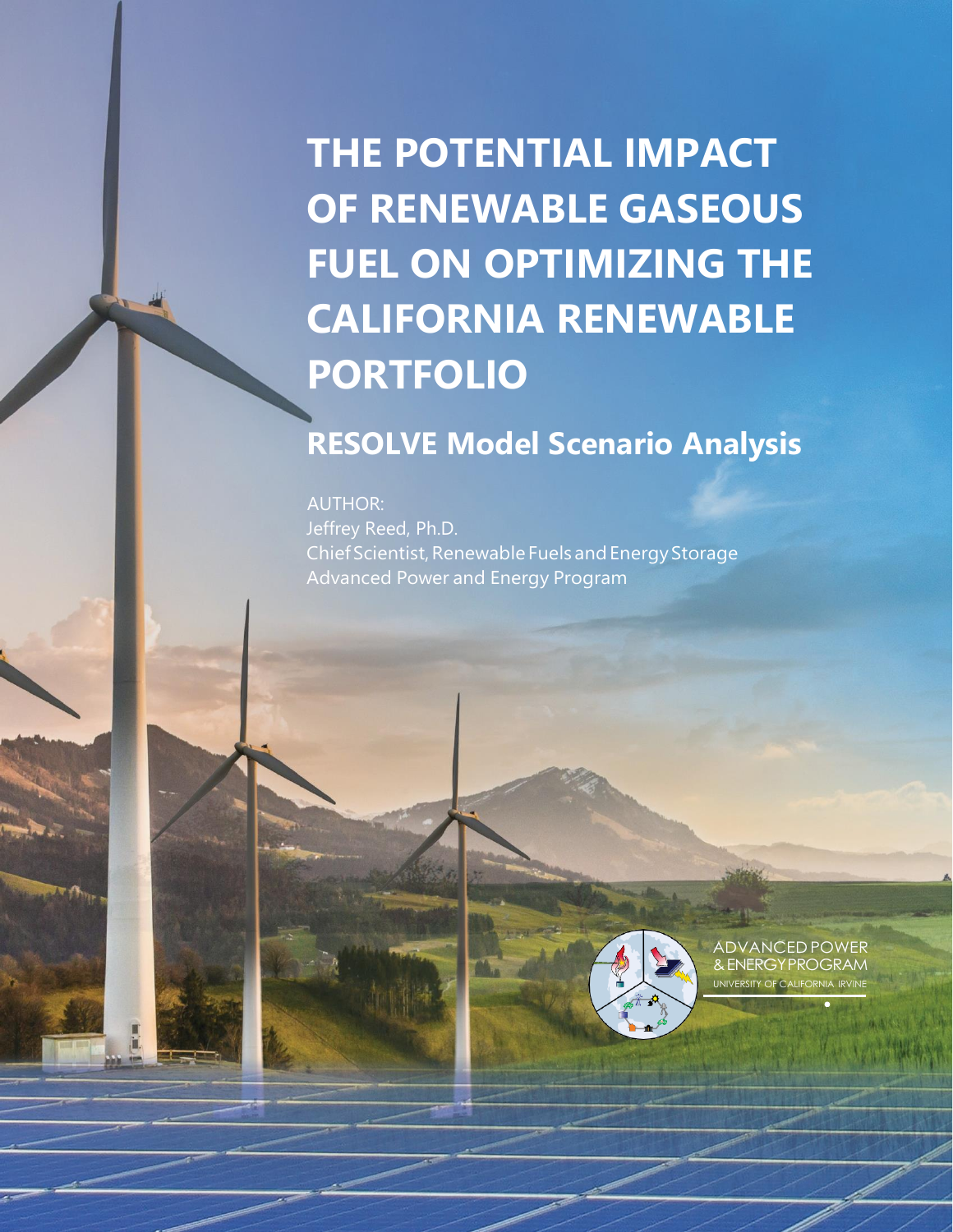## **Contents**

# **Acknowledgments**

The analysis presented in this report was supported by the Advanced Power and Energy Program, drawing in part on work sponsored by the California Energy Commission and the Southern California Gas Company. Neither entity provided any editorial input to the analysis or conclusions presented in this white paper and neither entity endorses the analysis or conclusions presented.

**[www.apep.uci.edu](http://www.apep.uci.edu/) Phone 949-824-1999**

**University of California, Irvine** Engineering Laboratory Facility Irvine, California 92697-3550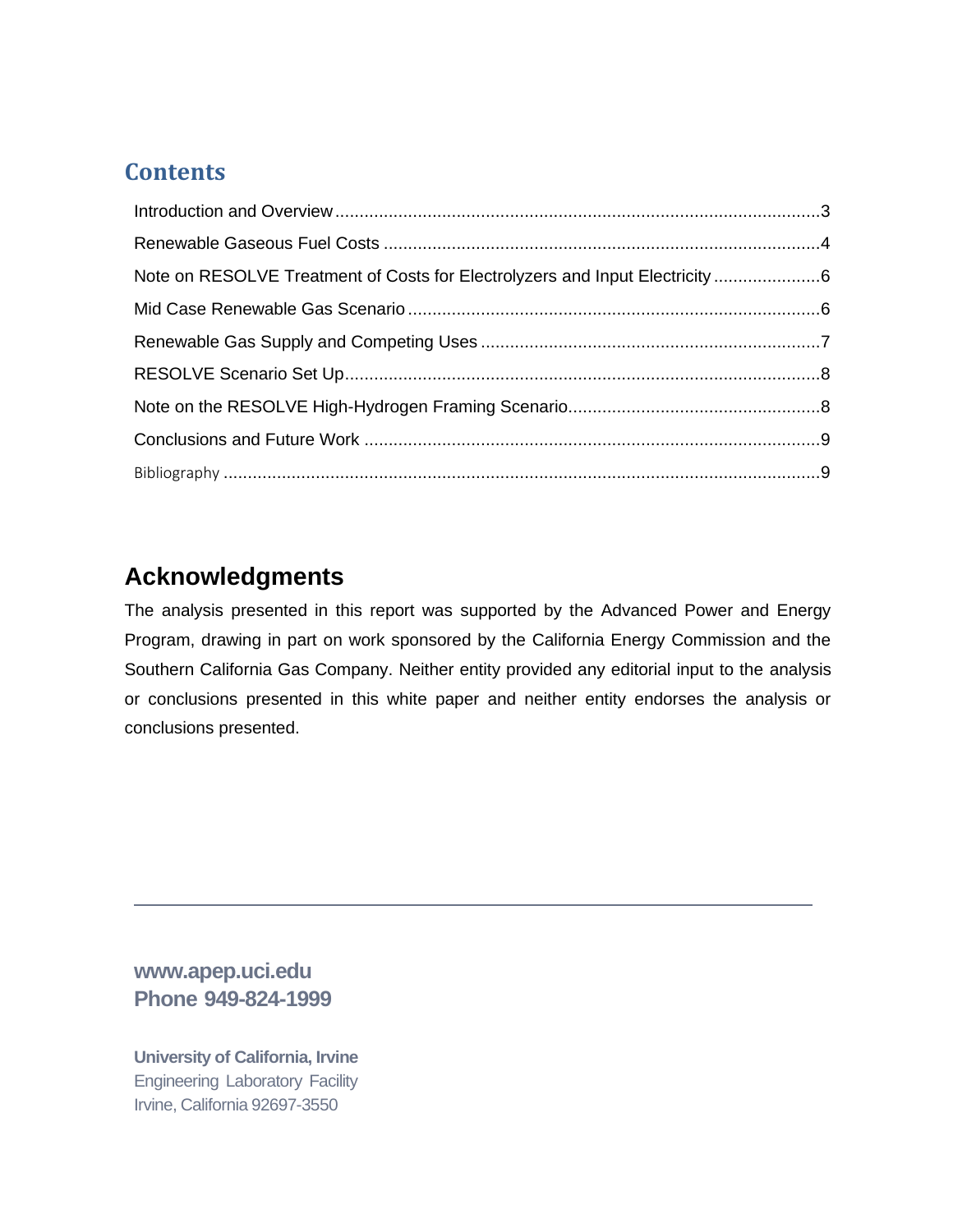#### **The Potential Impact of Renewable Gaseous Fuel on Optimizing the California Renewable Portfolio -- RESOLVE Model Scenario Analysis**

## <span id="page-2-0"></span>Introduction and Overview

The California Public Utilities Commission (CPUC) integrated resource planning (IRP) modeling tool RESOLVE<sup>1</sup> projects in its reference scenarios that more than 50 GW (nameplate power rating) of storage will be needed to meet the requirements of SB 100 in 2045 and, even with this magnitude of storage, curtailment will reach nearly 20% of renewable power produced. However, as illustrated in Figure 1 and Figure 2, if renewable hydrogen and/or methane reach price points below \$24/MMBtu injected onto the natural gas grid, the optimal resource portfolio selected by RESOLVE (30 MMT base scenario) begins to select the use of renewable fuel in existing natural gas plants while reducing the deployment of battery storage. New solar build also declines and curtailment is reduced [although note that potential solar (or wind) additions to produce renewable fuel are not included within the RESOLVE resource portfolio.<sup>2</sup>] While not reflected in RESOLVE, use of renewable fuel for power generation provides reliability and resiliency benefits by providing renewable power during randomly-occurring, long-lasting shortfalls in wind and solar production that are known to occur due to weather variability<sup>3</sup> and other extreme events.



**RESOLVE Selected Resources 2045** 

\* Supply percent on an energy basis. ~3x for volume fraction.

*Figure 1. 2045 Selected Resources in UCI APEP RESOLVE Renewable Fuel Scenarios*

<sup>3</sup> Shaner, Matthew R, Ken Caldeira, Steven J Davis, and Nathan S Lewis. 2018. "Environmental Science Geophysical Constraints on the Reliability of Solar and Wind Power in the United States †," 914–25. https://doi.org/10.1039/c7ee03029k.

<sup>1</sup> RESOLVE is the CPUC Integrated Resource Planning (IRP) tool. CPUC. "RESOLVE Model CPUC Web Page." 2019. http://cpuc.ca.gov/General.aspx?id=6442457210.

<sup>&</sup>lt;sup>2</sup> Substantial new solar and or wind resources would be needed to serve the electrolytic renewable hydrogen or methane selected by the model. However, this depends on the fraction of electrolytic versus biogenic renewable fuel used. In the current approach, the amortized investment in renewable generation to supply electrolytic renewable fuel production is embedded in the fuel cost. E.g. \$2/kg hydrogen would include the cost of both renewable electricity and the capital cost of the electrolyzer.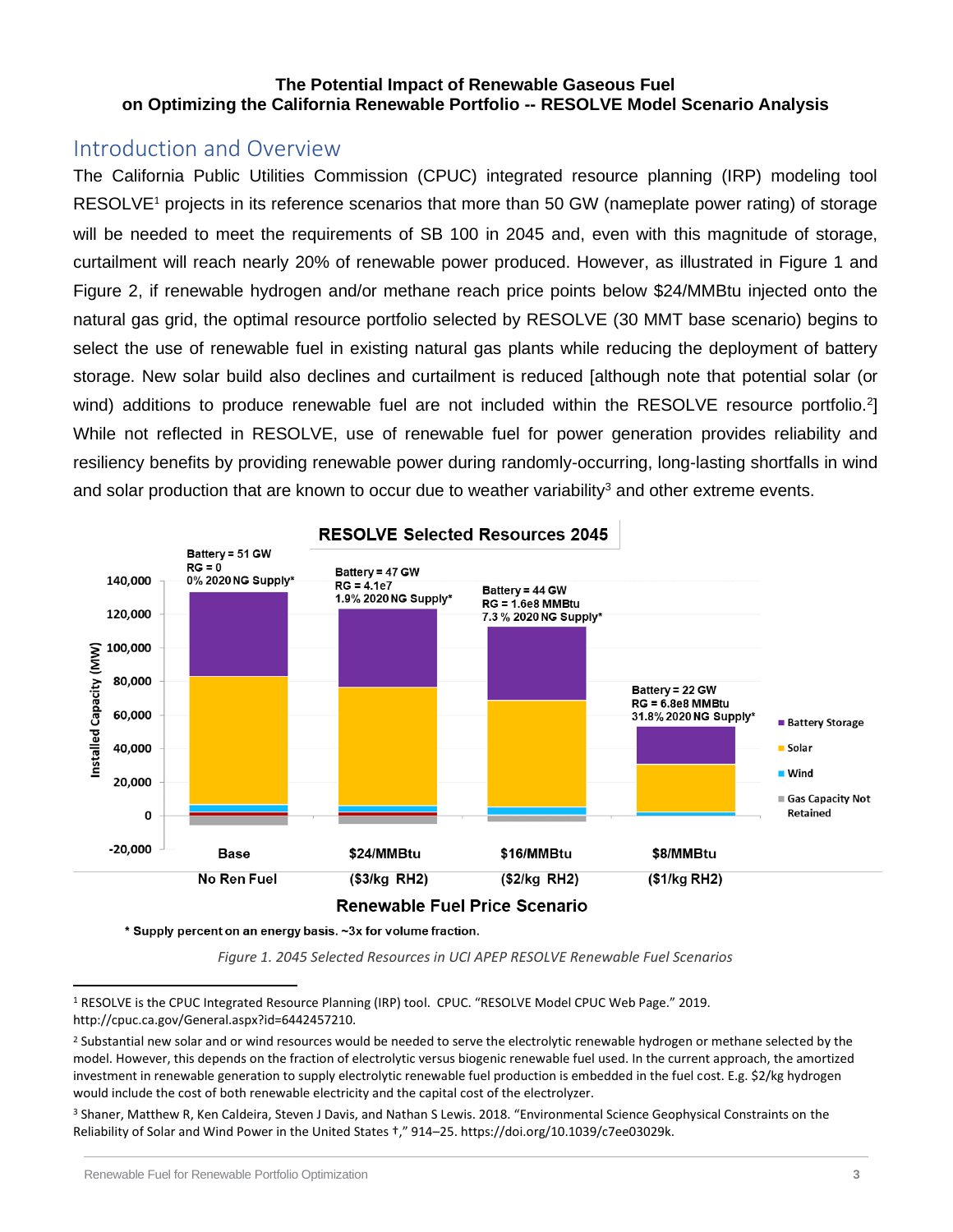#### **RESOLVE Selected Resources 2030**



\* Supply percent on an energy basis. ~3x for volume fraction.

#### *Figure 2. 2030 Selected Resources in UCI APEP RESOLVE Renewable Fuel Scenarios*

The RESOLVE model selects optimal resource portfolios to meet electric-system demand and environmental constraints. Within RESOLVE, a scenario is defined by 52 input parameters in 8 categories covering load, costs, resource types and other parameters. 42 RESOLVE scenarios are prerun and archived as part of the open source model. Within that set, there are several framing scenarios representing broad policy and technology themes within which parameters are selected consistent with the theme. The use of gas-grid supplied renewable fuel for dispatchable power generation is not considered in any of the pre-developed cases ("Can Switch to RPS Eligible Fuel" set to FALSE) whereas the scenarios presented here specifically include that option. The cases presented here use the 30MMT\_Base\_20191001\_2045 assumptions for all parameters except: 1) the ability to blend renewable fuel on the gas grid; 2) the cost of that renewable fuel, and; 3) the available supply of renewable fuel.

#### <span id="page-3-0"></span>Renewable Gaseous Fuel Costs

The quantity of renewable fuel selected in the RESOLVE optimization depends strongly on the cost of the fuel. A growing number of forecasts project that electrolytic renewable hydrogen cost could reach levels as low as \$1/kg (\$8/MMBtu) by 2050 with some projecting that cost point by 2030.<sup>4,5</sup> More conservative forecasts project cost in the \$3/kg (\$24/MMBtu) range by 2030 declining to \$2/kg by 2050. Figure 3

<sup>4</sup> Bloomberg New Energy Finance, *Hydrogen Economy Outlook, Key Messages*, p.4; March 2020 <https://data.bloomberglp.com/professional/sites/24/BNEF-Hydrogen-Economy-Outlook-Key-Messages-30-Mar-2020.pdf>

<sup>5</sup> Using analysis by McKinsey, the Hydrogen Council's *Path to Hydrogen Competitiveness – A Cost Perspective,* on p. 15, concludes: "Within five to ten years – driven by strong reductions in electrolyser capex of about 70 to 80 per cent and falling renewables' levelised costs of energy (LCOE) – renewable hydrogen costs could drop to about USD 1 to 1.50 per kg in optimal locations, and roughly USD 2 to 3 per kg under average conditions."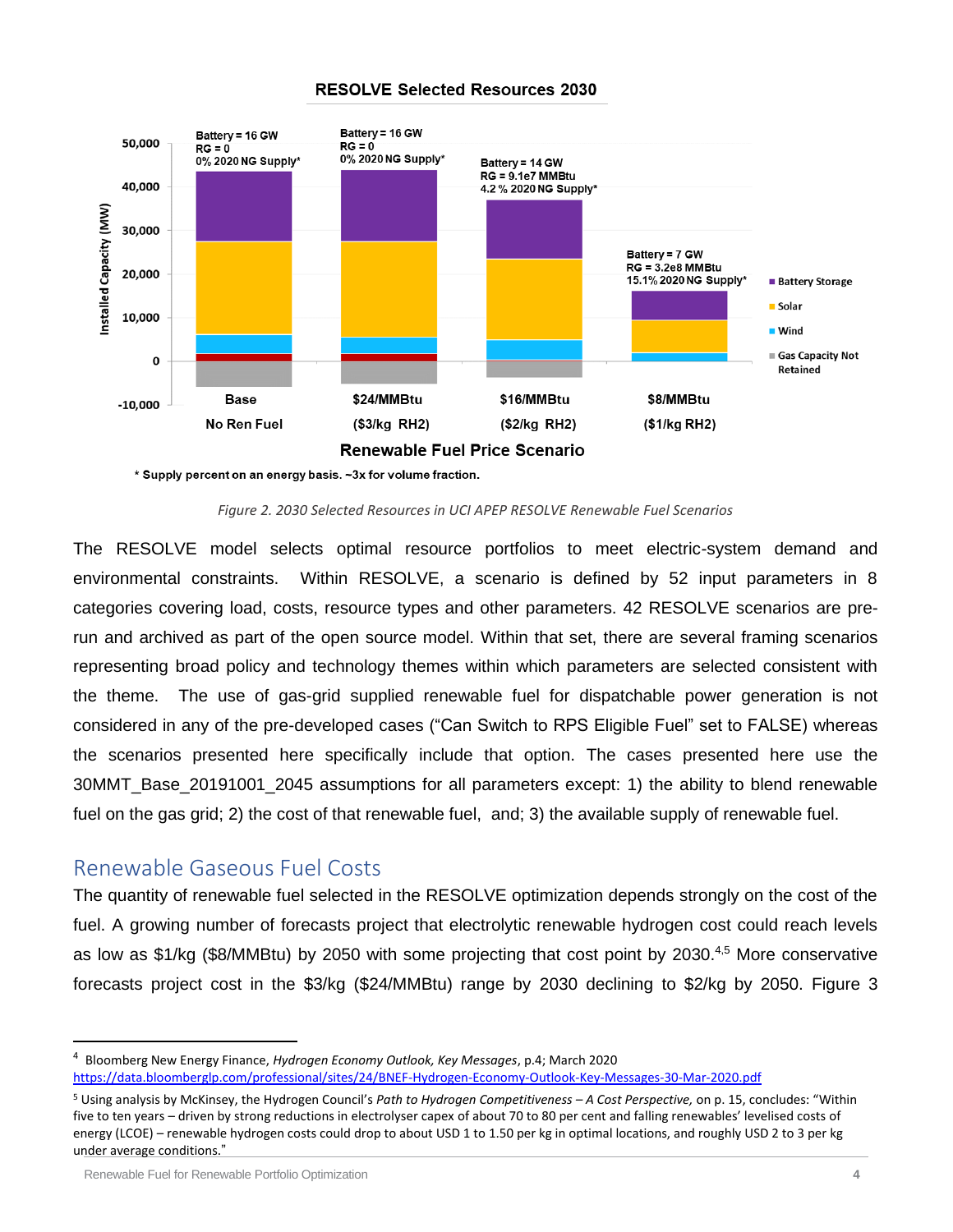depicts a forecast band for the cost of renewable hydrogen injected onto the natural gas grid derived from recent UCI APEP analysis, particularly the CEC-sponsored Renewable Hydrogen Roadmap.<sup>6</sup>



*Figure 3. Evolution of Gas-System Injected Renewable Hydrogen Cost*

The RESOLVE cases presented here make renewable fuel delivered via the gas grid available for use in gas-fired generation units. No costs for modifications to the gas system or electric generators to accommodate high hydrogen fractions or pure hydrogen are included in the analysis. Adding zeroemission, hydrogen-capable resources such as fuel cells to augment or replace existing generation should also be assessed. Whether making those modifications is cost-effective depends on the price differential between renewable hydrogen and renewable methane, the value of criteria pollutant emission reductions, and the system conversion costs. Analysis of this is ongoing.

Renewable methane cost from thermochemical pathways is approximately 20% higher than for hydrogen due to lower efficiency and additional equipment needed for methanation. <sup>7</sup> Renewable methane produced from electrolytic hydrogen and biogenic CO2 is estimated to cost between 30% and 40% more than renewable electrolytic hydrogen.<sup>8</sup> Figure 4 shows a representative cost build-up with a 20% energy penalty, 30% capital cost uplift for methanation and CO2 acquisition and processing cost of \$30/ton yielding a 30% cost differential. The base case discussion below uses \$16/MMBtu (\$2/kg) for renewable fuel cost which is well within the forecast range for both hydrogen and methane by the late 2020's.

<sup>&</sup>lt;sup>6</sup> Reed, Jeffrey G, Emily E Dailey, Brendan P Shaffer, Blake A Lane, Robert J Flores, Amber A Fong, and G Scott Samuelsen. 2020. "Roadmap for the Deployment and Buildout of Renewable Hydrogen Production Plants in California."

<sup>7</sup> Aas, Dan, Amber Mahone, Zack Subin, Michael A. Mac Kinnon, Blake Lane, and Snuller Price. 2020. "The Challenge of Retail Gas in California's Low-Carbon Future." [https://ww2.energy.ca.gov/2019publications/CEC-500-2019-055/CEC-500-2019-055-F.pdf.](https://ww2.energy.ca.gov/2019publications/CEC-500-2019-055/CEC-500-2019-055-F.pdf) See App. C. <sup>8</sup> Parra, David, Xiaojin Zhang, Christian Bauer, and Martin K. Patel. 2017. "An Integrated Techno-Economic and Life Cycle Environmental

Assessment of Power-to-Gas Systems." *Applied Energy* 193: 440–54. https://doi.org/10.1016/j.apenergy.2017.02.063.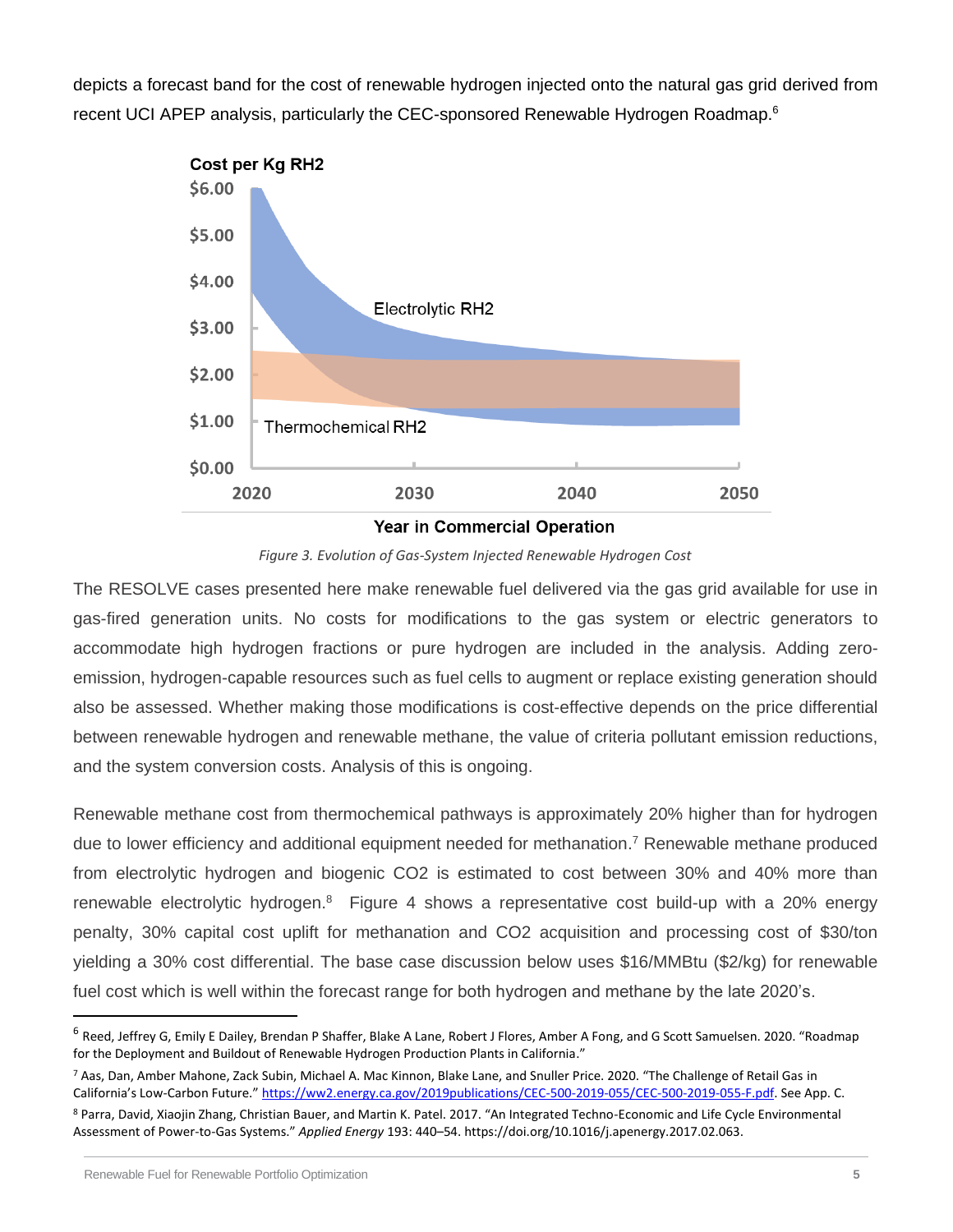

*Figure 4. Cost of Electrolytic Renewable Hydrogen versus Methane Illustration*

# <span id="page-5-0"></span>Note on RESOLVE Treatment of Costs for Electrolyzers and Input Electricity

The RESOLVE model has a selectable feature allowing the user to add electrolyzers as a load (this is done in the high hydrogen framing scenario). For reasons explained below, the present analyses do not use the electrolyzer load feature to represent electrolytic fuel production but rather include those costs in the cost of delivered renewable fuel. Implicitly, the electric supply for fuel production is off-grid electricity. The RESOLVE electrolyzer load feature in the model can be adjusted to add electrolyzer capacity for fuel production. However, beyond the uncertainty in the portion of renewable gaseous fuel that will be electrolytic versus biogenic, adding electrolytic load for fuel production inside the model would double count the cost of power for the electrolytic fuel (as RESOLVE would add renewable resources to serve the added load) and exclude the electrolyzer capex (RESOLVE does not track capital cost of any load).

### <span id="page-5-1"></span>Mid Case Renewable Gas Scenario

Figure 6 represents a mid-case scenario in which renewable gaseous fuel reaches and maintains an injected cost (price) of \$16/MMBtu (or \$2/kg for hydrogen) commodity cost injected onto the natural gas system by around 2030. The relative quantities of hydrogen and synthetic methane used for renewable generation will depend upon their relative cost and the hydrogen limits on the gas infrastructure and generation resources. Assuming the gas grid blend limit reaches 20% by volume without major modifications, this scenario shows that the gas system can receive renewable fuel in the form of injected hydrogen until after 2035, and could do so with a decline in flow on the gas system of nearly 20% (in line with projections in a recent E3 study (see footnote 8). Beyond 2035, the quantities of renewable gas consumed must include enough renewable methane to maintain the hydrogen fraction below the blend limit or incur costs for adapting the natural gas system and generation resources to accommodate higher hydrogen fractions. A renewable methane price of \$16/MMBtu is within the forecast range by 2035.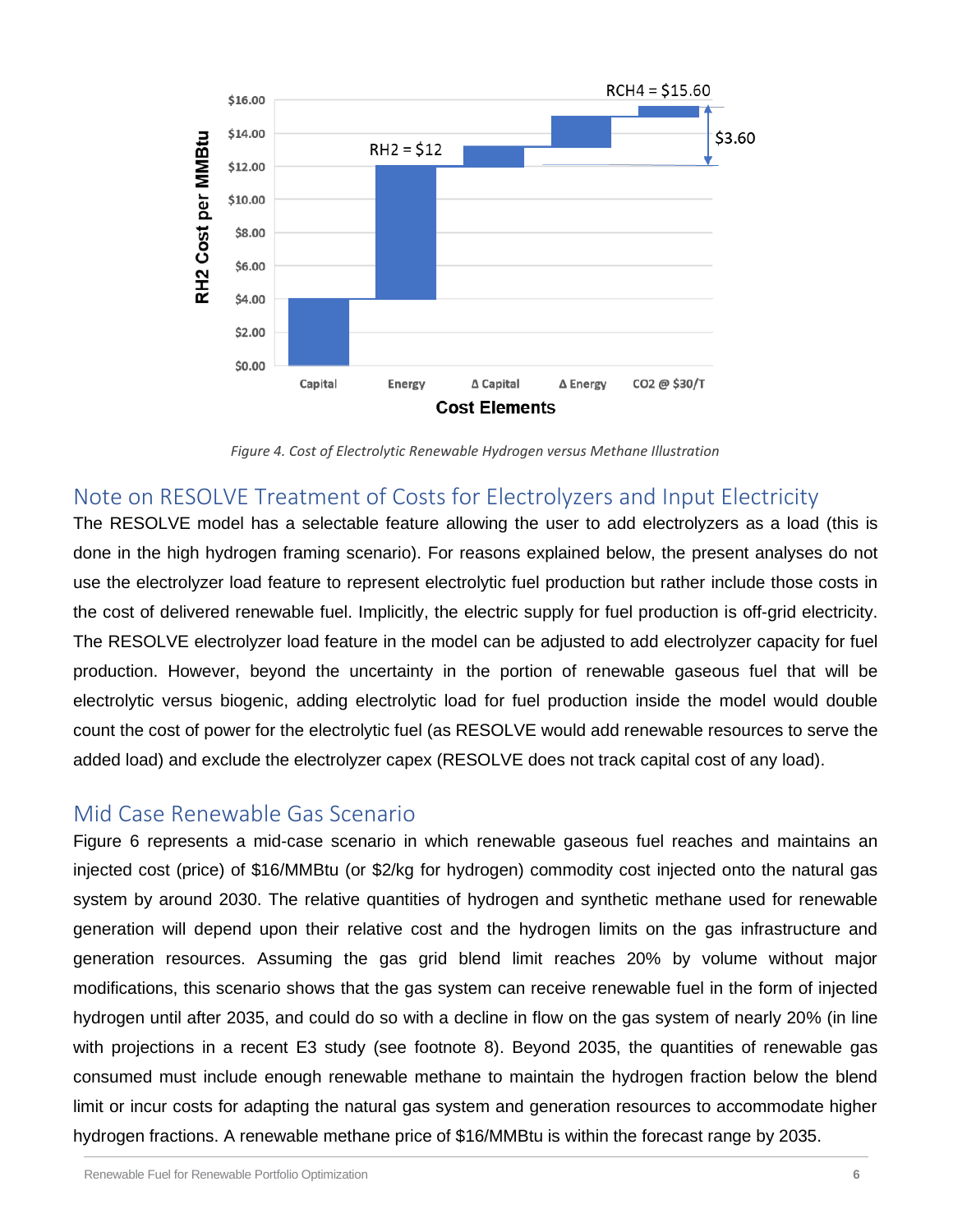

*Figure 5. RESOLVE Case with 30 MMT Base Case Assumptions with \$16/MMBtu Renewable Gas Available*

# <span id="page-6-0"></span>Renewable Gas Supply and Competing Uses

The figure below shows the progression of electrolyzer capacity needed to serve the mid-case scenario above assuming a 25% capacity factor. The required build is substantial, particularly in the early years of the build out. However, the required facility additions are of the same magnitude as the additions for other types of facilities selected by RESOLVE and, in particular, the battery build-out that works in combination with renewable fuels to provide firming and other services. The renewable fuels element of the portfolio provides the added benefit of seasonal storage and multi-day (or longer) ride-through capability to address periodic weather events and other interruptions of variable renewable power production.



*Figure 6. Electrolyzer Capacity Needed for Mid-case Renewable Gas Scenario*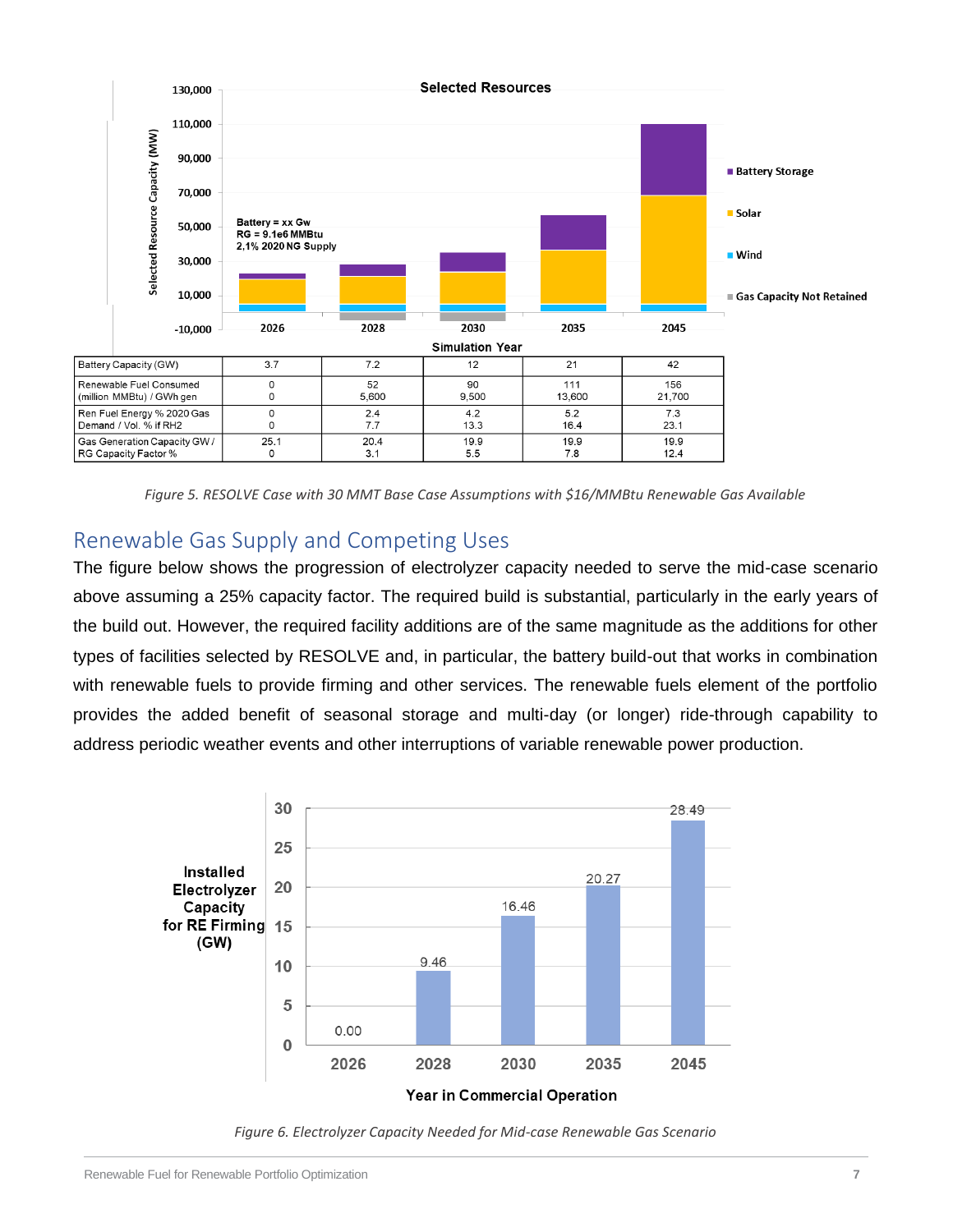There are potential sources of demand for renewable hydrogen and methane outside the power sector with transportation likely to be the strongest competing demand for renewable gas. Currently, Low-Carbon Fuel Standard (LCFS) credit prices are an order of magnitude higher than other carbon and renewable credits. However, if policies are in place to ensure that robust competitive development markets form for the supply of renewable gaseous fuel, head-to-head competition for the supply of renewable gas should ensure that all sectors are served. In the early stages of market development, policy actions will likely be needed to initiate the build out of renewable gas facilities to serve the power sector.

### <span id="page-7-0"></span>RESOLVE Scenario Set Up

As noted in the introduction, the analyses and results presented here use the 30 MMT base case scenario assumptions for all parameters except: the cost of renewable fuel, the available supply of renewable fuel and the electrolyzer load. The renewable fuel assumptions are specified on the "Sys-Fuels" tab in the RESOLVE Scenario Tool as shown in Figure 7. The renewable gas scenarios were developed by changing the default costs and available supply on this tab as follows:

- Set "Cam Switch to Renewable Fuel" for CA\_Natural\_Gas to "TRUE"
- Modify "Available Biogas to Blend" table (set a high limit so that the supply is not a binding constraint)
- Modify the "Incremental Cost to Blend" table by entering the desired cost less the value of conventional gas (row 96 of the sheet if mid fuel cost case is selected)



*Figure 7. RESOLVE Scenario Tool Sys-Fuels Tab Set Up*

#### <span id="page-7-1"></span>Note on the RESOLVE High-Hydrogen Framing Scenario

For clarity, we point out that the High-Hydrogen Framing Scenario that is part of the set of pre-run scenarios in the RESOLVE Scenario Tool is a load scenario and not a fuel supply scenario. The highhydrogen scenario adds a specified amount of power demand for electrolyzers with an assumed load shape and capacity factor. The scenario reduces system-average rates due to the favorable load shape assumed for the electrolyzers. However, the model does not include capital costs for the electrolyzers and does not use the produced fuel within the model.